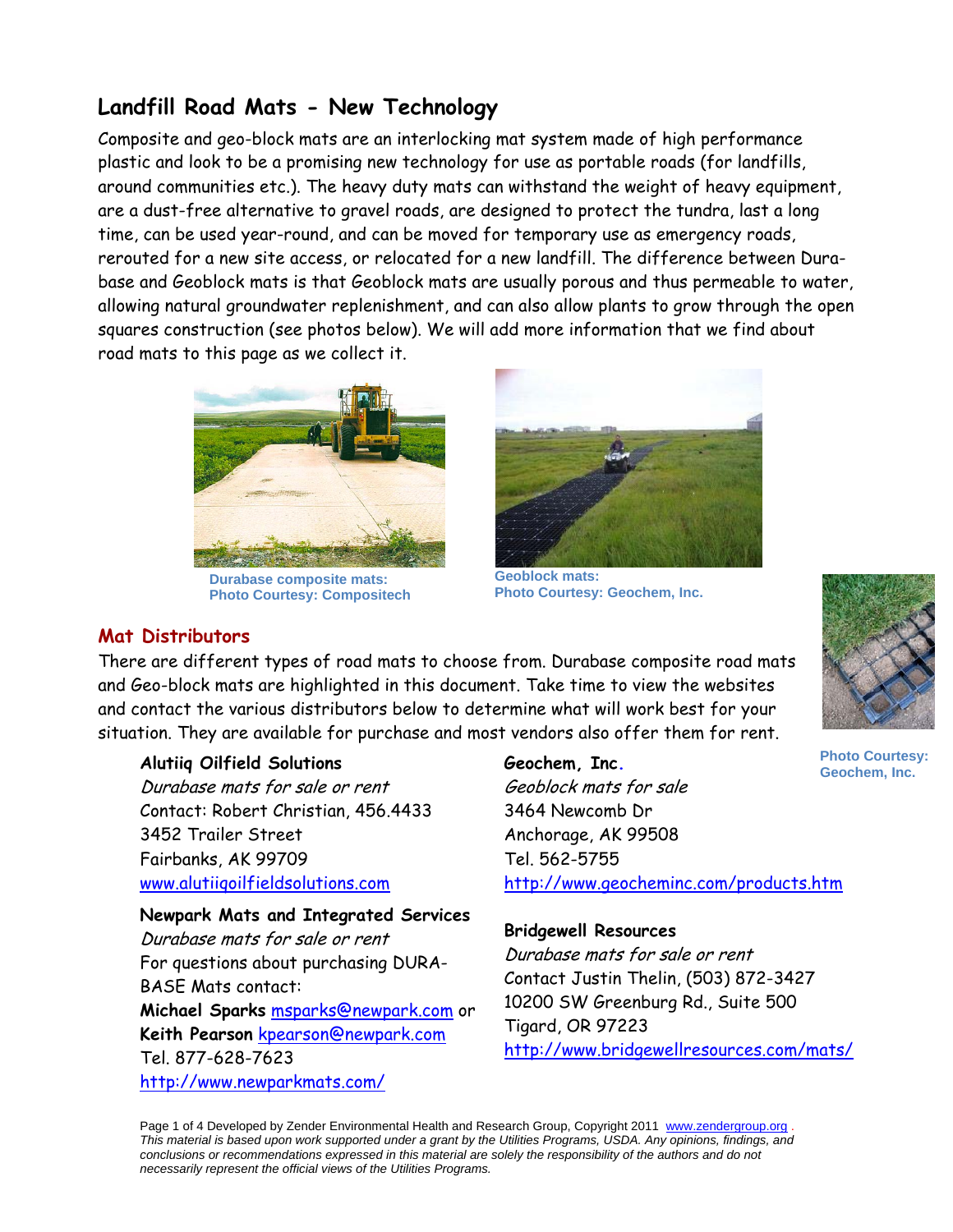#### **Presto Geosystems**

Geoblock mats for sale 670 N Perkins Street, PO Box 2399 Appleton, Wisconsin USA 54912-2399 Tel. 800-548-3424 http://www.prestogeo.com/porous\_paveme nt\_systems

### **DuraDeck Mats**

Durabase mats for sale or rent 50 East 42nd Street, 14th Floor, New York, NY 10017 Tel. 800-709-8151 www.duradeckmats.com

### **The Mat Source**

Durabase mats for sale or rent http://www.thematsource.com/ (877) 867-6287

# **Mabey, Bridge, & Shore, Inc.**  Durabase mats for sale or rent 6770 Dorsey Road Elkridge, MD 21075 Tel. (800) 956-2239

http://www.mabey.com/

### **Safety Box**

Durabase mats for sale or rent Contact: David Loveman (cell: 216-272- 4422 or email: david@safety-box.com) 5455 Perkins Road Bedford Heights (Cleveland), Ohio 1-800-568-3626 http://www.safety-box.com/durabase.html

# **More Information about Road Mats**

This is an article about Hooper Bay's Geoblock system: http://www.adn.com/2011/03/28/1780189/trail-for-atvs-helps-heal-hooper.html

This link has several examples of geo-block road mat applications in different communities around Alaska and contains articles and video. Scroll down the page of this site to read all the examples: http://www.geocheminc.com/geoblock.htm

# **Communities Using Composite Mats**

#### **Chevak**

#### Contact: Cynthia Paniyak, 858-7827

CVRF, as part of their building plan for the community service center, installed some geoblock mats a few years ago. They were placed over an old trail that connects a dirt road to the school. The community requested the mats be put down because the kids were taking a short cut to school and tearing up the tundra. They were placed over some black tarp road cover and have a water-draining pipe system to prevent flooding. The mats work pretty well and the community would ultimately like to use them on the ATV subsistence trails that go out of Chevak.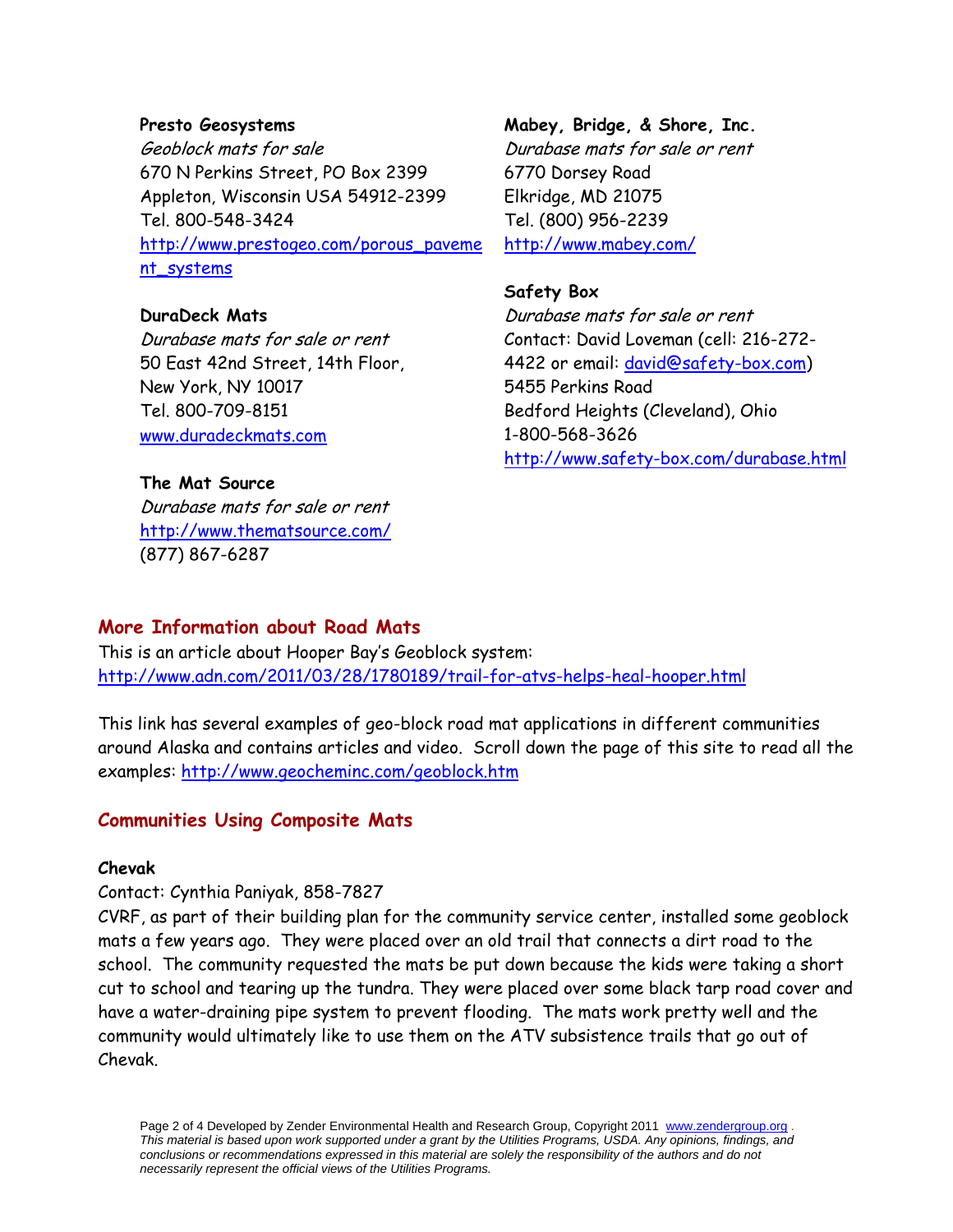# **Kwigillingok**

Contact: Pat Andrew, 907-588-8912 Kwigillingok received funding from the Denali Commission to install a 2,700 ft long geoblock subsistence ATV trail. The ATV trail leads from the main boardwalk in the village to the mouth of the Kuicuaq slough. The trail was installed July 21, 2010. The material works well with the ATVs and there is almost no impact to the ground. They recommend the Geoblock ATV trail system to anybody out there interested.



**Kwigillingok, AK. Photo Courtesy: Cory Schneider.** 

For more information on Kwig's system, see:

http://www.geocheminc.com/pdf/Tales\_from\_the\_tundra\_0211\_fi\_tundra\_trailb.pdf

### **Hooper Bay**

Contact: Gabe Moses, 758-4122

Hooper Bay requested help from the USDA Natural Resources Conservation Service, who assisted with planning. They reimbursed the SeaLion Corporation for expenses on installing the geoblock trail. The ATV trail is 2-3 miles long and was installed a few years ago. The residents are very happy with the great improvement in the tundra's condition since the trail was put down. The trail keeps the land from getting torn up and previous damage is slowly healing. It provides much easier access to subsistence areas. Hooper Bay is hoping to extend the trail in the coming years.



**Photo Courtesy: Geochem, Inc.**

See this link for more information: http://www.geocheminc.com/pdf/Trail\_Helps\_Alaska.pdf Also see video at http://www.geocheminc.com/geoblock.htm

# **Tununak**

# Contact: James James, 652-6527

Tununak applied for funding to the Denali Commission for two projects—a 6.3 mile geoblock mat ATV trail to Toksook Bay and some geoblock mats for the city streets. They received the grants and are currently working with DOT, who is doing the environmental reviews and engineering reports and who has been working with the corporation on the public easement process. The projects are set to begin in FY12.

# **Chefornak**

Contact: Nellie Abraham, 867-8303

As part of their building plan for the community service center, CVRF also purchased and installed some geoblock mats in Chefornak. The trail is about 500 ft.